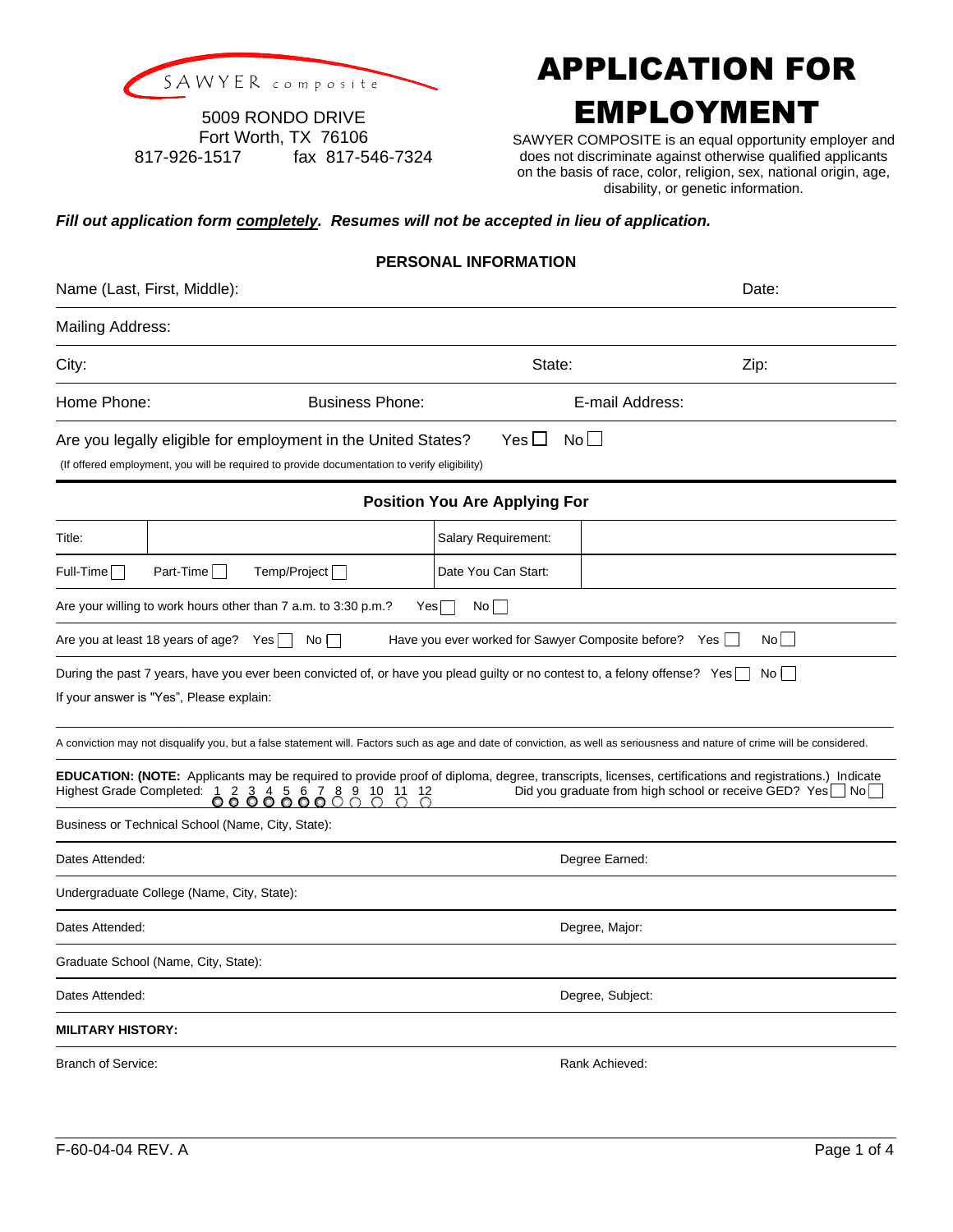| Please List Special Training/Skills/Qualifications (Including Licenses, Certifications, Computer Skills and Words Per Minute) |                                                                                                      |  |  |  |  |
|-------------------------------------------------------------------------------------------------------------------------------|------------------------------------------------------------------------------------------------------|--|--|--|--|
|                                                                                                                               |                                                                                                      |  |  |  |  |
| WORK HISTORY (GIVE INFORMATION ABOUT YOUR LAST 3 JOBS, STARTING WITH THE MOST RECENT)                                         |                                                                                                      |  |  |  |  |
| 1.) EMPLOYER ADDRESSES MUST BE COMPLETE MAILING ADDRESS, INCLUDING ZIP CODE AND TELEPHONE NUMBER.                             |                                                                                                      |  |  |  |  |
| Dates Employed:                                                                                                               |                                                                                                      |  |  |  |  |
| Full-Time $\Box$                                                                                                              | Part Time                                                                                            |  |  |  |  |
| State:                                                                                                                        | Zip:                                                                                                 |  |  |  |  |
| Ending Salary:                                                                                                                |                                                                                                      |  |  |  |  |
| May we contact?                                                                                                               |                                                                                                      |  |  |  |  |
|                                                                                                                               |                                                                                                      |  |  |  |  |
|                                                                                                                               |                                                                                                      |  |  |  |  |
|                                                                                                                               |                                                                                                      |  |  |  |  |
|                                                                                                                               | Part Time                                                                                            |  |  |  |  |
|                                                                                                                               | Zip:                                                                                                 |  |  |  |  |
|                                                                                                                               |                                                                                                      |  |  |  |  |
|                                                                                                                               |                                                                                                      |  |  |  |  |
|                                                                                                                               |                                                                                                      |  |  |  |  |
|                                                                                                                               |                                                                                                      |  |  |  |  |
|                                                                                                                               |                                                                                                      |  |  |  |  |
|                                                                                                                               | Part Time                                                                                            |  |  |  |  |
|                                                                                                                               | Zip:                                                                                                 |  |  |  |  |
|                                                                                                                               |                                                                                                      |  |  |  |  |
|                                                                                                                               |                                                                                                      |  |  |  |  |
| Ending Salary:                                                                                                                |                                                                                                      |  |  |  |  |
|                                                                                                                               | Dates Employed:<br>$Full-Time$<br>State:<br>Ending Salary:<br>Dates Employed:<br>Full-Time<br>State: |  |  |  |  |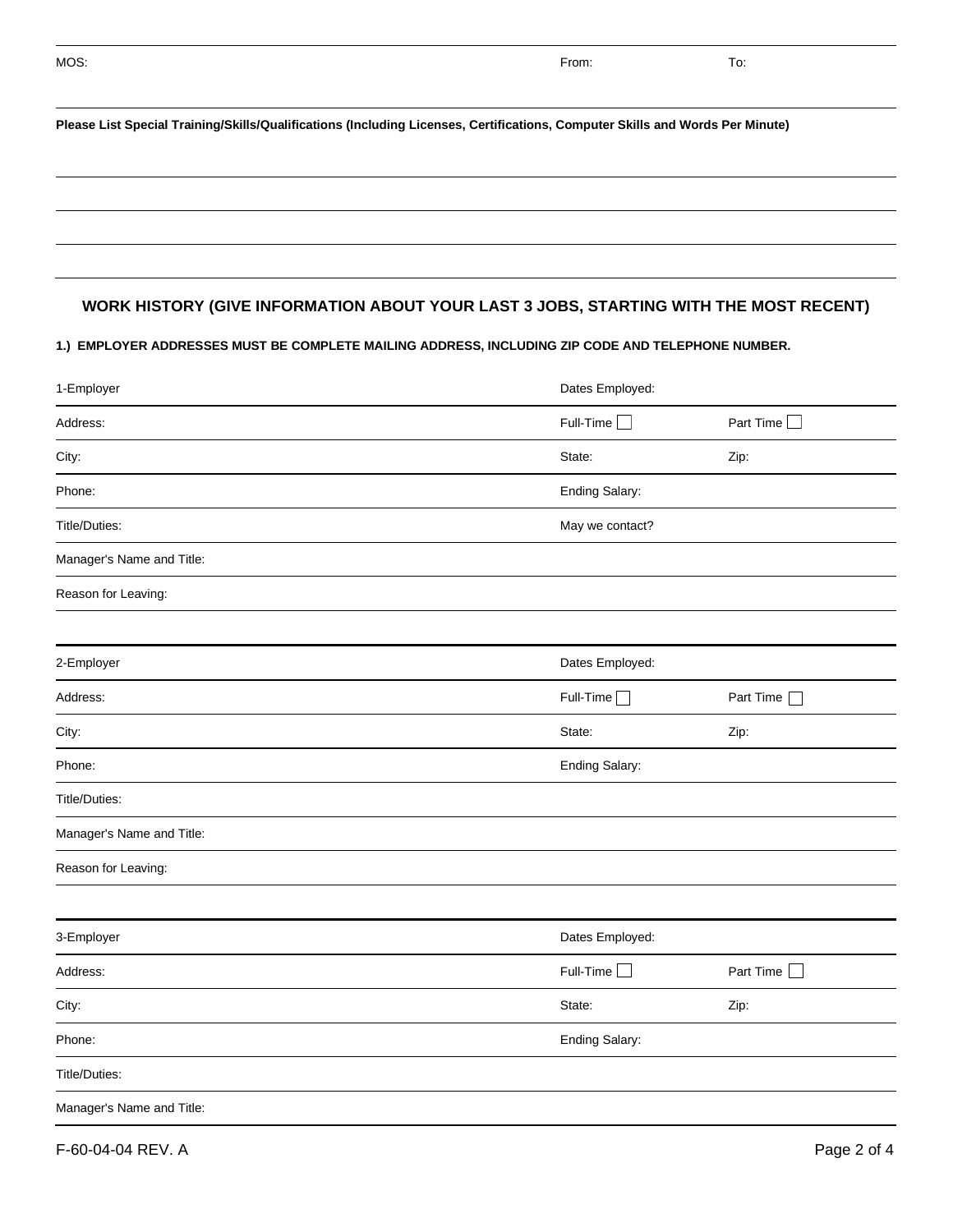## **BUSINESS REFERENCES (NOT PERSONAL)**

## **1. IF APPLYING FOR YOUR FIRST JOB, YOU MAY USE ACADEMIC REFERENCES**

| 1-Name:              |             |      |  |
|----------------------|-------------|------|--|
| Work Phone:          | Home Phone: |      |  |
| Address:             |             |      |  |
| City:                | State:      | Zip: |  |
| Relationship to You: |             |      |  |
|                      |             |      |  |
| 2-Name:              |             |      |  |
| Work Phone:          | Home Phone: |      |  |
| Address:             |             |      |  |
| City:                | State:      | Zip: |  |
| Relationship to You: |             |      |  |
|                      |             |      |  |
| 3-Name:              |             |      |  |
| Work Phone:          | Home Phone: |      |  |
| Address:             |             |      |  |
| City:                | State:      | Zip: |  |
| Relationship to You: |             |      |  |

Please Note:

- 1. I hereby certify that the facts set forth in the above employment application are true and complete to the best of my knowledge and authorize Sawyer Composite to verify their accuracy and to obtain reference information on my work performance. I hereby release Sawyer Composite from any/all liability of whatever kind and nature which, at any time, could result from obtaining and having an employment decision based on such information.
- 2. I understand that, if employed, falsified statements of any kind or omissions of facts called for on this application shall be considered sufficient basis for dismissal.
- 3. I understand that should an employment offer be extended to me and accepted that I will fully adhere to the policies, rules and regulations of employment of Sawyer Composite. However, I further understand that neither the policies, rules, regulations of employment nor anything said during the interview process shall be deemed to constitute the terms of an implied employment contract. I understand that any employment offered is for an indefinite duration and at will and that either I or Sawyer Composite may terminate my employment at any time with or without notice or cause.
- 4. You will be asked to undergo Drug/Alcohol Testing if a tentative offer for employment is made. I further understand that as a condition of my continued employment, I may, from time to time, be required to submit to additional Drug/Alcohol Testing or other exams.

Signature: Date:

For HR Use Only